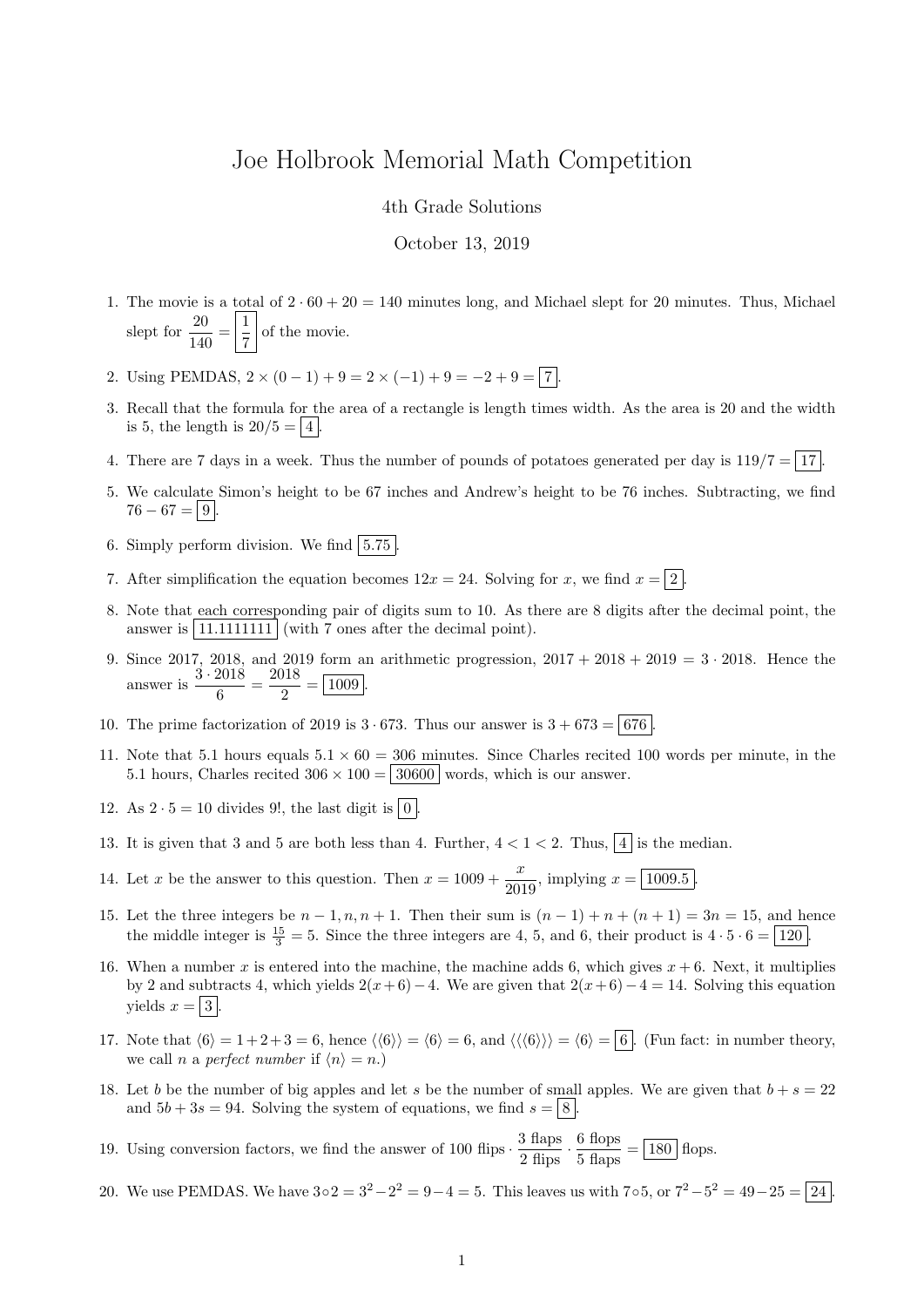- 21. Jerry quacks at times that are multiples of 10 minutes after 12:00, and Akash quacks at times that are multiples of 18 minutes after 12:00. They will quack at the same time at multiples of both 10 and 18 minutes after 12:00. The least common multiple of 10 and 18 is 90. Thus, they will both quack 90 minutes after 12:00, at  $|1:30$  PM
- 22. To calculate the exponent tower, we first calculate  $1^9 = 1$ , then  $0^{1^9} = 0^1 = 0$ , and finally  $2^{0^{1^9}} = 2^0 = 1$ . Hence, the original expression equals  $1 \times 2018 - 2017 = 2018 - 2017 = \boxed{1}$ , our answer.
- 23. Let  $x$  be the number of people who voted twice. Let  $y$  be the number of people who voted once. We get the system of equations  $x + y = 2020$  and  $2x + y = 2019 + 2018$ . Solving this yields  $x = 2017$ .
- 24. Since x must be real,  $k \geq 0$ . Since x must be an integer, k must be a square. There are 10 squares from 0 to 99 inclusive.
- 25. Isolating the sum  $a^4 + b^4$ , we find  $a^4 + b^4 = 97$ . Clearly, a and b must be less than 4. Testing  $a = 3$ , we find  $b^4 = 97-3^4 = 16 \implies b = 2$ . By symmetry the pair  $(a, b) = (2, 3)$  satisfies the equation. Either way, the answer is  $a + b = \boxed{5}$ .
- 26. If Charles was not carrying any cookies, he would be able to walk to the cookie fairy in  $\frac{48}{6} = 8$  hours. However, since he is carrying 120 pounds of cookies, he can only walk at  $6 - \frac{120}{30} = 2$  miles per hour, so it will take him  $\frac{48}{2} = 24$  hours to walk to the cookie fairy. This takes him an extra  $24 - 8 = 16$  hours.
- 27. Method 1: The sum of the coefficients of a polynomial  $P(x)$  is simply  $P(1)$ . To see this, note that if  $P(x) = a_n x^n + a_{n-1} x^{n-1} + \ldots + a_1 x + a_0$ , then

$$
P(1) = a_n 1^n + a_{n-1} 1^{n-1} + \ldots + a_1 1 + a_0
$$

$$
= a_n + a_{n-1} + \ldots + a_1 + a_0,
$$

precisely the sum of the coefficients of  $P(x)$ . Hence, the answer is  $(2 \cdot 1 + 1)^3 = 3^3 = 27$ . Method 2: Expanding the given polynomial, we find

$$
(2x+1)3 = (2x+1)2(2x+1) = (4x2 + 4x + 1)(2x + 1)
$$

$$
= 8x3 + 12x2 + 6x + 1.
$$

Thus the sum of the coefficients is  $8 + 12 + 6 + 1 = 27$ , as above.

- 28. Derek reaches the shore in  $\frac{600}{75} = 8$  minutes, after which there are 2 people in the water. Sameer reaches the shore in  $\frac{600}{60} = 10$  minutes, after which only Daniel is in the water. Thus, exactly 2 people are in the water for  $10 - 8 = 2$  minutes.
- 29. The product is divisible by  $2 \cdot 5 = 10$ , so the remainder is either 0 or 10. The remainder can't be 0, as the product is only divisible by one power of 2. Hence our answer is  $|10|$ .
- 30. Let c denote the number of chickens on the farm, and let  $p$  denote the number of pigs on the farm. Since there are 21 heads total, including Eric's,  $c + p + 1 = 21$ . Also, since there are 52 feet total, including both of Eric's,  $2c + 4p + 2 = 52$ . Solving this system, we find the answer of  $c = 15$  chickens.
- 31. The first two sentences are enough to solve the problem. The difference between two prime numbers can only be odd if the smaller number is 2. Thus Eric was  $\boxed{2}$  years old and Charles was 17.
- 32. Note that  $a$  can be negative. Hence, we take  $a$  to be the most negative it can be, so long  $b$  remains even. The least possible value of b is 2, which corresponds to the most negative value of  $a = -128$ , yielding a sum of  $-128 + 2 = |-126|$ .
- 33. The maximum possible area of a convex polygon with a fixed perimeter occurs when the polygon is equilateral. Thus, the maximum area of  $MARYINYU$  occurs when the octagon is equilateral with side length 24/8 = 3. To quickly compute the area of MARV INYU, denote  $P_1 = MA \cap RV$ ,  $P_2 = RV \cap IN$ , ength  $24/8 = 3$ . To quickly compute the area of *MARV INTU*, denote  $P_1 = M A + RV$ ,  $P_2 = RV + IIN$ ,  $P_3 = IN \cap YU$ , and  $P_4 = YU \cap MA$ . Then  $P_1P_2P_3P_4$  is a square with side length  $3 + 3\sqrt{2}$ . The area of octagon MARVINYU is equal to the area of  $P_1P_2P_3P_4$  minus four times the area of the right isosceles triangle  $P_1RA$ . Thus, our answer is

$$
(3+3\sqrt{2})^2 - 4 \cdot \frac{1}{2} \cdot \left(\frac{3\sqrt{2}}{2}\right)^2 = \boxed{18+18\sqrt{2}}.
$$